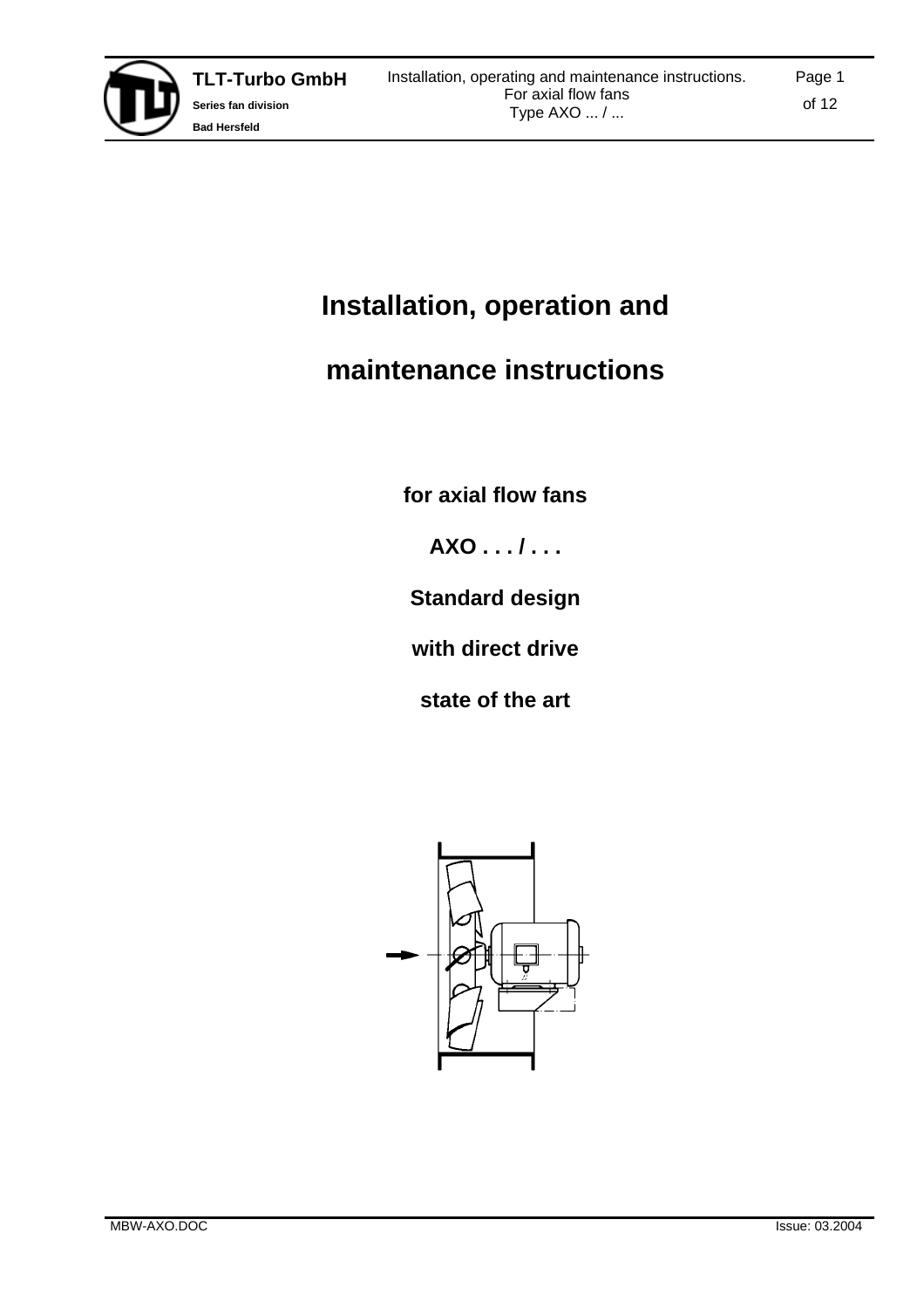

# **Index**

| .1. |                                                                       | 3   |
|-----|-----------------------------------------------------------------------|-----|
| 2.  |                                                                       | 3   |
| 3.  |                                                                       | 4   |
| 4.  |                                                                       | 4   |
| 5.  |                                                                       | 5   |
| 6.  |                                                                       | 6   |
| 7.  |                                                                       | 6   |
| 8.  |                                                                       | 6   |
| 9.  |                                                                       | 6   |
| 10. |                                                                       | 7   |
| 11. |                                                                       | 8   |
| 12. |                                                                       | 9   |
| 13. |                                                                       | 10  |
| 14. |                                                                       | 10  |
| 15. |                                                                       | 11  |
| 16. |                                                                       | 12  |
| 17. |                                                                       | -12 |
|     | Charts<br>Drawings<br>(Specification, spare parts lists, device card) |     |

(At present available upon special request)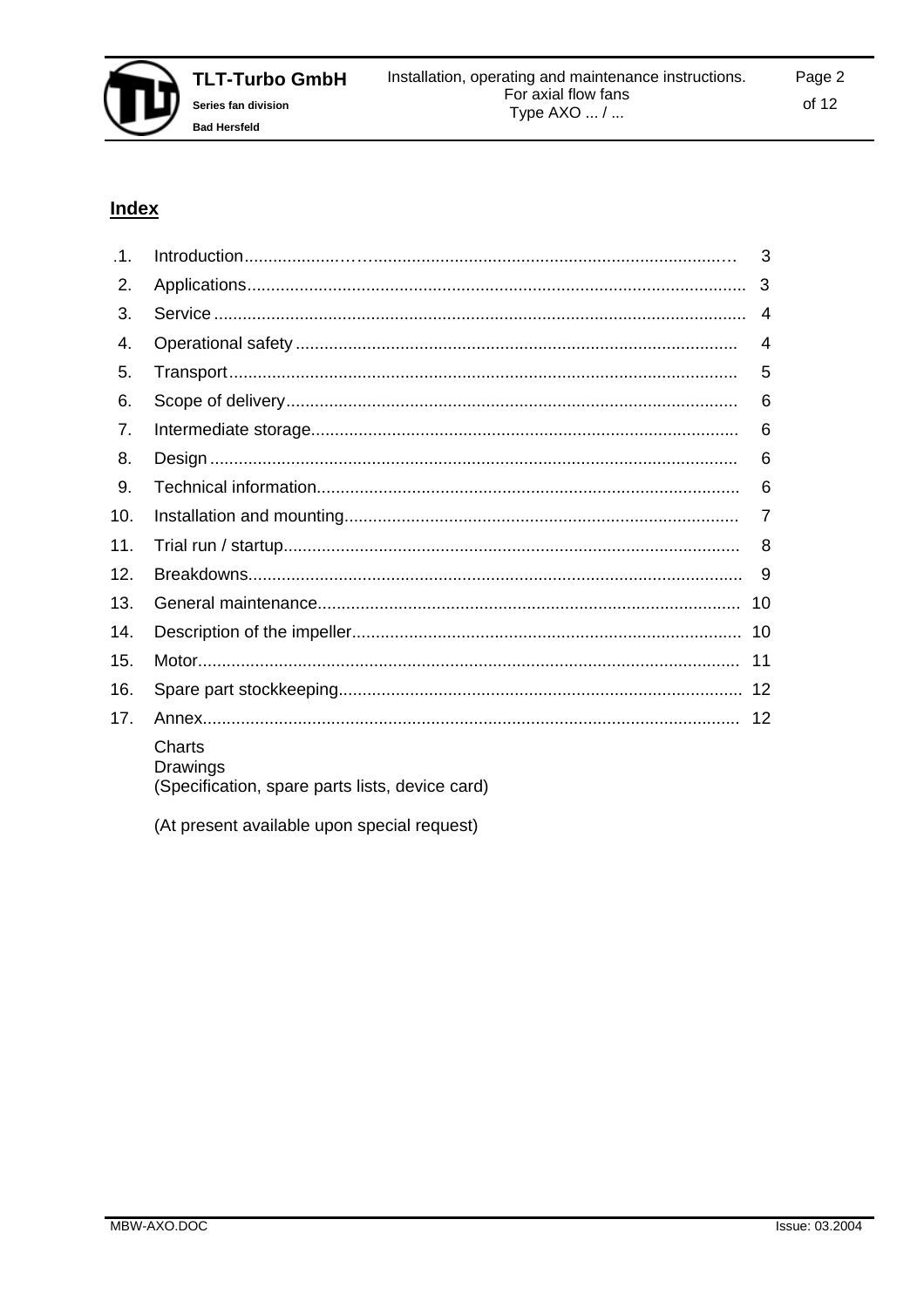

# **1. Introduction**

All people being responsible for this **TLT-Turbo - Axial Fan** have to read and understand all details of these installation, operating and maintenance instructions (IOM). Especially important details for using the fan are separately pointed out in these instructions. The complete IOM therefore should be read when designing the complete plant. Therefore the IOM are already attached to our order confirmation. One copy should be kept near the fan

The IOM should be made available to all people who will be in charge of the fan. If they know them well, operating faults can be avoided and a troublefree operation is guaranteed.

We recommend to read the IOM carefully before startup. We shall not be liable for damages and breakdowns resulting from the non-observance of IOM's!

In case you are faced with problems please contact us, one of our agents, or our inhouse representative.

We reserve all rights regarding the contents of these IOM's and technical changes for technical improvement of our fans.

# **2. Applications**

The axial fan is build according to the state of the art and it is failsafe. They are subject to a quality check and trial run in the factory and leave it in perfect condition. (Please check the control card in the service bag, which is enclosed in the fan)

The fan has exclusively been designed for normal and air-conditioned air.

Any other application is not as directed. If the fan is not used as directed the user's or third's life and limb may be in danger, or the machine may be damaged. The risk is on the user's side.



**In the IOM's you will find the accompanying symbol everywhere where life and limb of people are in danger. Please observe the information given and be particularly careful.** 



This symbol designates guidelines, regulations and information being particularly important to protect the machine and other components of the plant, as well as correct work sequences.



This symbol refers to useful information for the user. It helps you to use all functions of the fan in an optimal way.

The partial views of technical drawings in these instructions are simplified.

The copyright of these operating instructions by TLT-Turbo GmbH, Bad Hersfeld.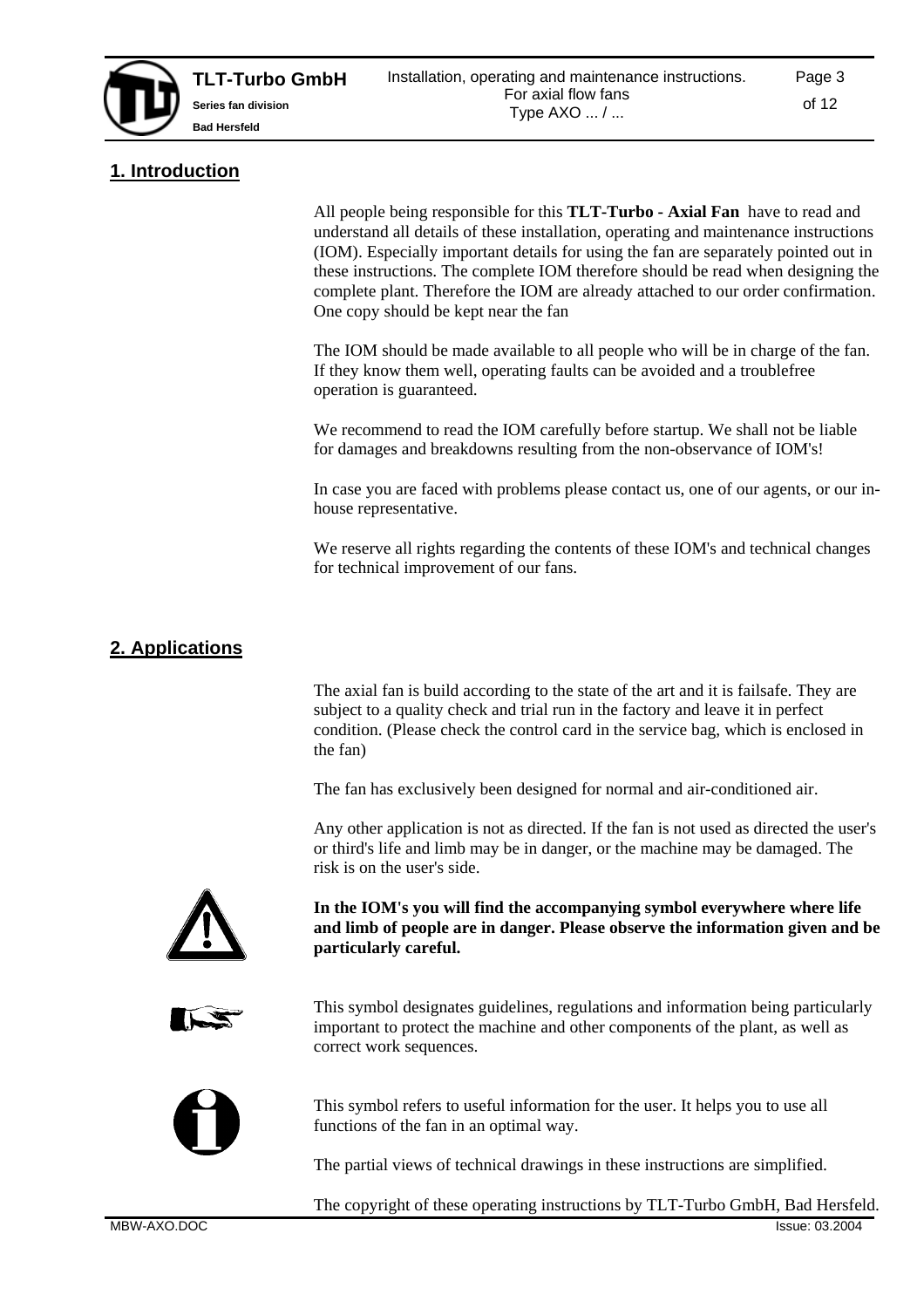

Page 4

Without our prior consent it is prohibited to copy, distribute or hand over these instructions and technical drawings to third parties or the competition.

# **3. Service**

TLT-Turbo GmbH offers you the following services :



- Installation, startup and maintenance of fans
- Measuring, analysis and evaluation of all data being important for operation (e. g.: pressure, volume, noise, vibrations etc.)
- balancing
- spare parts service
- Our service staff ensure professional installation and startup of your fans.
- The specialist in our sales department and field staff offices give you expert advice and assistance on the items to be ordered.

## **4. Operational safety**

#### The following work safety information has to be particularly observed :



- The user has to make sure that only qualified staff work with the fan.
	- Necessary works may only be carried out by properly trained staff, with sufficient experience and knowledge of the relevant standards, specifications, regulations for prevention of accidents and operating conditions. They have to be appointed by the person being responsible for the safety of the plant.
	- Among others they also need to have knowledge about first aid and local rescue equipment.
	- The user has to undertake to run the fan in perfect condition.
	- Any person being in charge of assembly, disassembly, startup, operation and maintenance of the fan have to have read and understood the complete IOM's.
	- Remove foreign objects (tools etc.) and water from the housing of the fan.
	- Before the first trial run you have check if mechanical and electric protecting devices were correctly installed.
	- If the fan is shipped without protecting devices the user has to make sure that they are mounted. Protecting devices not meeting DIN 24 617 standard have to be considered as residual endangering.

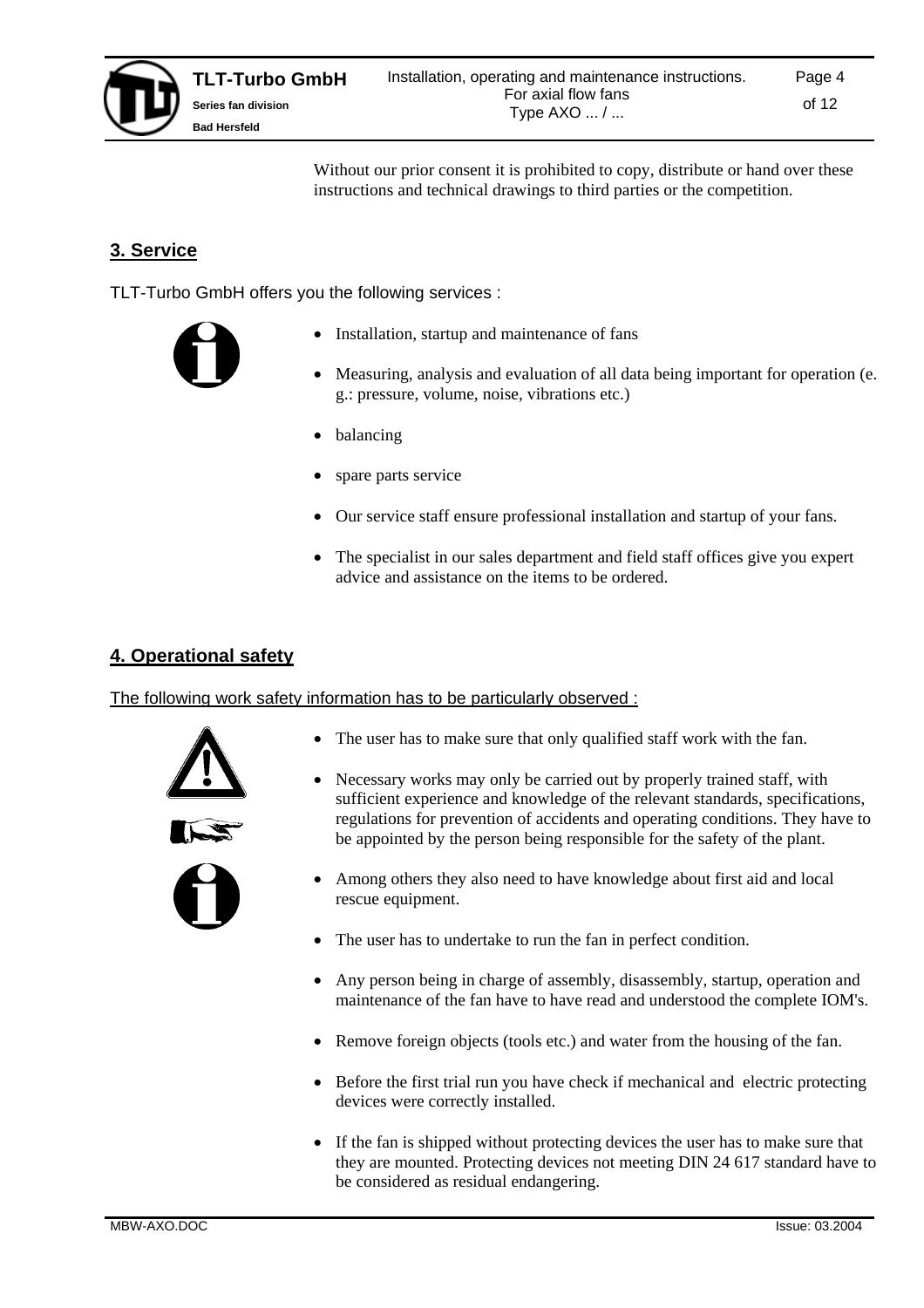

**Bad Hersfeld**

- After installation or repair of electric equipment the protective measures taken have to be checked (e.g. earthing resistor).
- Never touch the fan wheel while the fan is running.
- In case of failure switch the fan off immediately and eliminate the disturbance.
- Unauthorized modifications and changes effecting the safety of the fan are prohibited.
- Before starting maintenance works the fan has to be switched off and secured with a lock to prevent unauthorized switching in. Protection devices may only be removed if the fan is out of action.
- For all types of work on the fan, as a rule it has to be out of action. The impeller has to be locked to prevent turning.
- After repair works you have to check before starting the fan, if all protection devices were reinstalled.
- It is only allowed to open inspection doors if the fan is out of action.

### **5. Transport**

#### **For fan transport the local safety regulations have to be observed.**

Avoid shocks by all means during transport. You have to make sure that the fan cannot slip and tilt.

To avoid damages caused by forced rupture and careless loading or unloading, transport has to be carried out carefully and cautiously.

Don't put down the fan too hard to avoid deformation of impeller, housing or bearing damages.



**The hoisting equipment and means of transport used have to be designed for the weight of the fan.**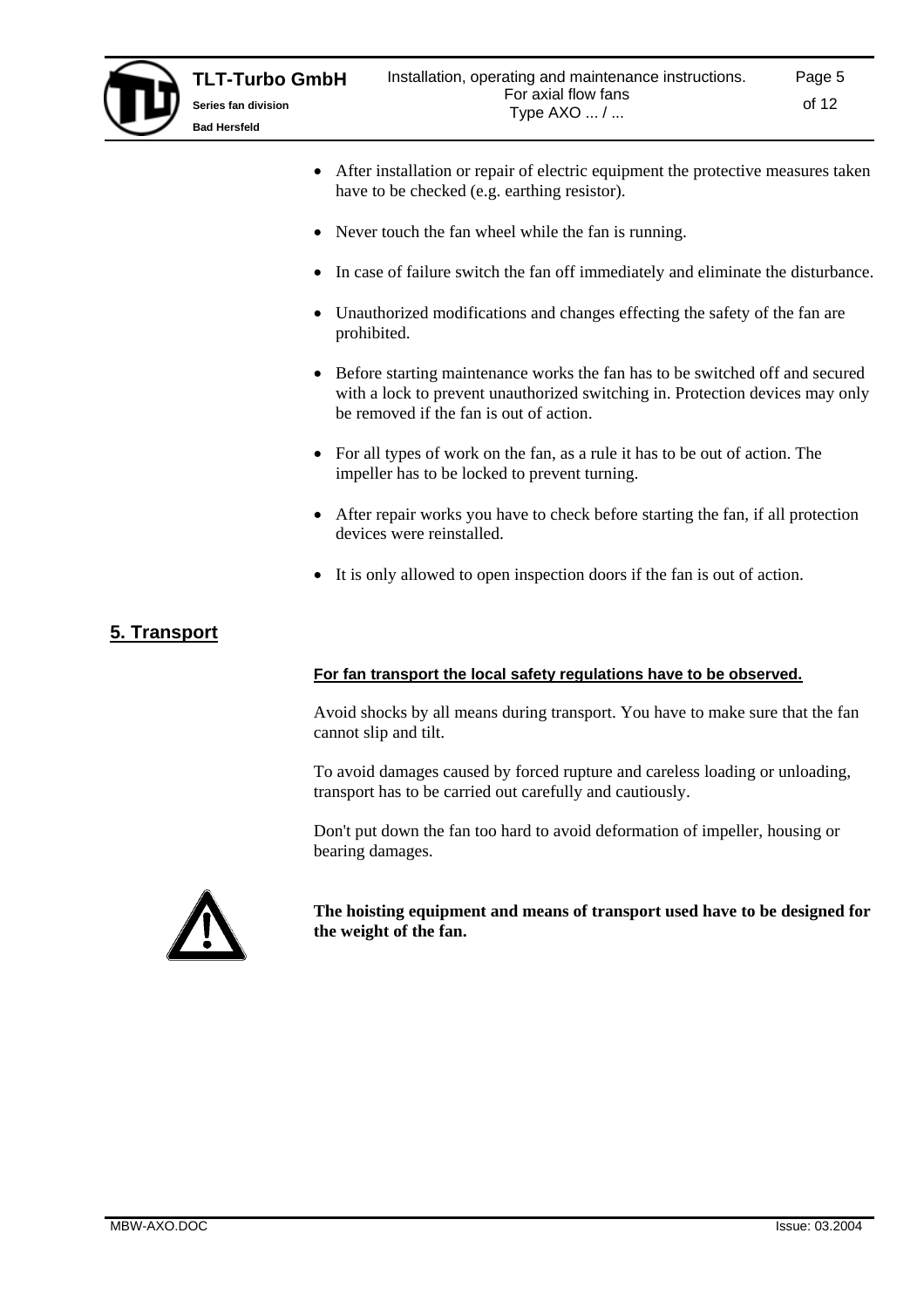# **6. Scope of delivery**

Upon receipt of the shipment check the packing lists to make sure the shipment is complete. If you are missing parts please report in writing to the shipping department of TLT-Turbo GmbH, Bad Hersfeld.

# **7. Intermediate storage**



If the fan is not installed immediately after shipment, it has to be properly stored at a protected location. The fan has to be properly covered to make sure no dust or moisture can enter the fan. Turn the impeller by hand several rotations once a month.

# **8. Design**

**Directly driven axial fan without outlet guide vane.** 

**Motor in air stream (without encapsulation), air direction "D" or "S".** 

**Conduit box mounted at the outer wall of the fan housing, or on the motor (accessible via inspection door).** 

The impeller is mounted on the motor shaft end. It is not adjustable.

Fan housing with drilled flanges DIN 24154 - series 3.

Max. working temperature with motor iso-cl. B  $40^{\circ}$  C F 60° C

Motors mounted on the foot.

### **9. Technical information**



### **Air inlet and outlet**

The characteristic curves imply a uniform irrotational speed distribution in the fan inlet. This means for instance that an inlet nozzle has to be mounted in an open inlet.

If mounted in channels or pipelines an inlet or discharge area of 1.5 times the diameter of the fan has to be provided.

If the design does not allow that, baffle plates have to be mounted to optimize the air flow, so that the air speed is as equal as possible when entering the fan.

For an open outlet of the fan the shock loss in relation to the discharge speed (ring surface) has to be observed.

**Motor power calculation**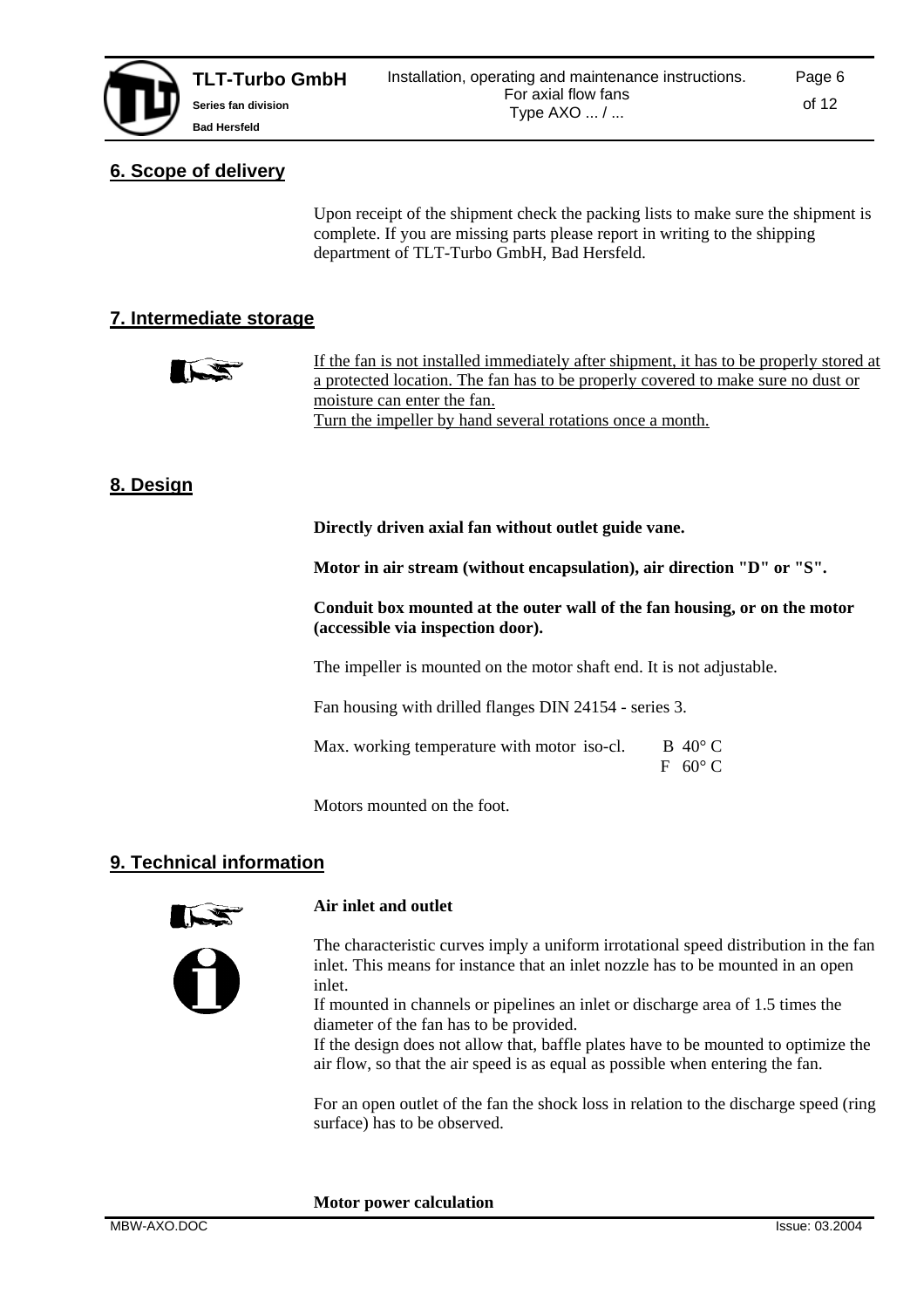

To calculate the motor power we recommend to add the following rates to the calculated shaft output (Pw with 20° C of the delivery rate):

- for direct start:  $+10\%$
- for star/delta start: + 25 %

### **10. Installation and mounting**



#### **The valid laws, standards, regulations, guidelines etc. have to be observed.**

The fans are suitable for indoors and outdoors installation (provided correct surface protection is used).

They may be installed with open inlet using an air inlet nozzle with guard or in pipe / channel in horizontal or vertical position, depending on the order.

It is recommended to put them on vibration dampers. You may use rubber or spring vibration dampers (depending on the design), or flexible connections. Mount flexible connection exactly (not staggered). Observe length of installation exactly!

If the fans are installed on vibration dampers, an extension duct is required. For installation without vibration dampers contact the manufacturer first.

For fan installation we offer various accessories.

Please check our catalogue or talk to our field staff specialists, or call us in our works in Bad Hersfeld.



#### **Important information for installation of our fans**

For maintenance or repair works it may be necessary to disassemble the fan completely. In any case the fan must be easily accessible.

Therefore the following has to be observed:

- 1) The fan must be accessible at any time and it must be possible to disassemble it without great effort. Furthermore there must be sufficient clear space around the fan to carry out maintenance works.
- 2) Our warranty after parts replacements or repair works will not cover additional costs caused by the non-observance of item 1; these will be charged to the customer.



**Electrical connection**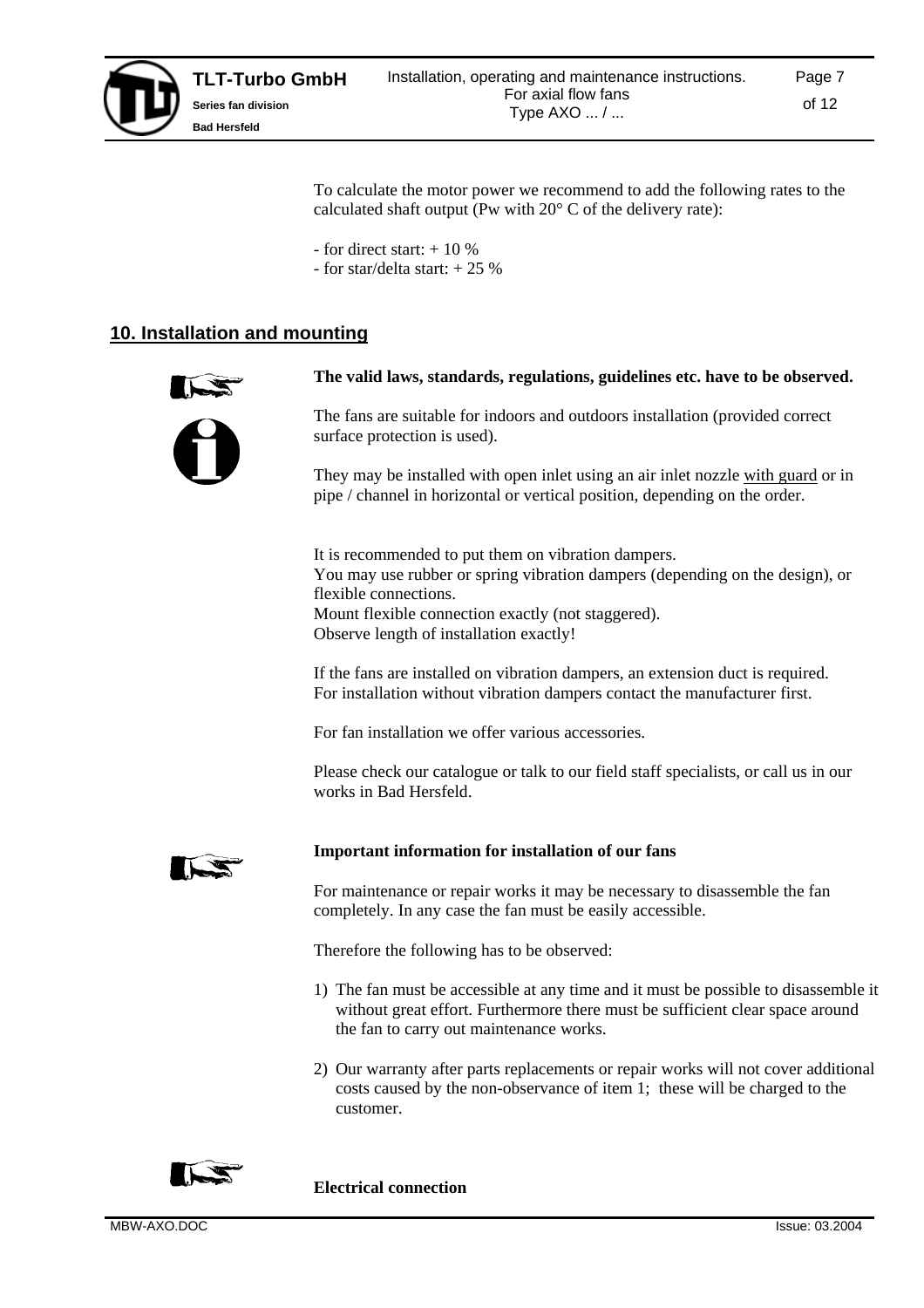

Connection has to be made by an electrician according to VDE regulations. Observe the indications on the nameplate! Compare mains voltage! Connect the motor as shown on the circuit diagram in the conduit box.

If cable entries in the conduit box are not used, they have to be carefully locked to prevent dust and moisture from entering the conduit box. Tighten all contact screws and nuts properly, to avoid transition resistance.

Screwed cable glands have to be equipped with pull-relief.

- For outdoors installation the supply cable has to be inserted waterproof from below or the side into the conduit box on the fan.
- No local isolator should be mounted on the fan. It should be mounted in the power supply cable near the fan.
- Standard motors have no motor protection.

On site the motor has to be protected with an overload current protection. Upon special wish they can be equipped with barretter (thermal resistor protection) or thermal contacts. The required tripping units have to be provided by the customer.

# **11. Trial run / startup**



### **BEFORE TRIAL RUN AND STARTUP BY ALL MEANS READ THE SECTION "OPERATIONAL SAFETY" AGAIN.**

### **Proceed as follows:**

Clean the fan and remove foreign objects (tools, dirt etc.) before startup of the fan.



Check if all screw joints are tight.

For open inlet and outlet a guard must be mounted. Make sure it is.

The connection pieces in the inlet and outlet and the complete channel system must be completely mounted.

After having connected the fan motor you have to check if the motor turns to the correct direction: When looking from the motor side the motor has to turn to the left. (If you look from the inlet of the impeller, it has to turn to the right). The direction of rotation must be the same as indicated by the arrow.

If the direction of rotation is wrong, the poles of the motor have to be changed. (change phases in the conduit box or the switch cabinet.) Make sure that the impeller does not touch the housing.

Measure the current absorption of the motor and compare it with the max. current consumption on the nameplate.

Page 8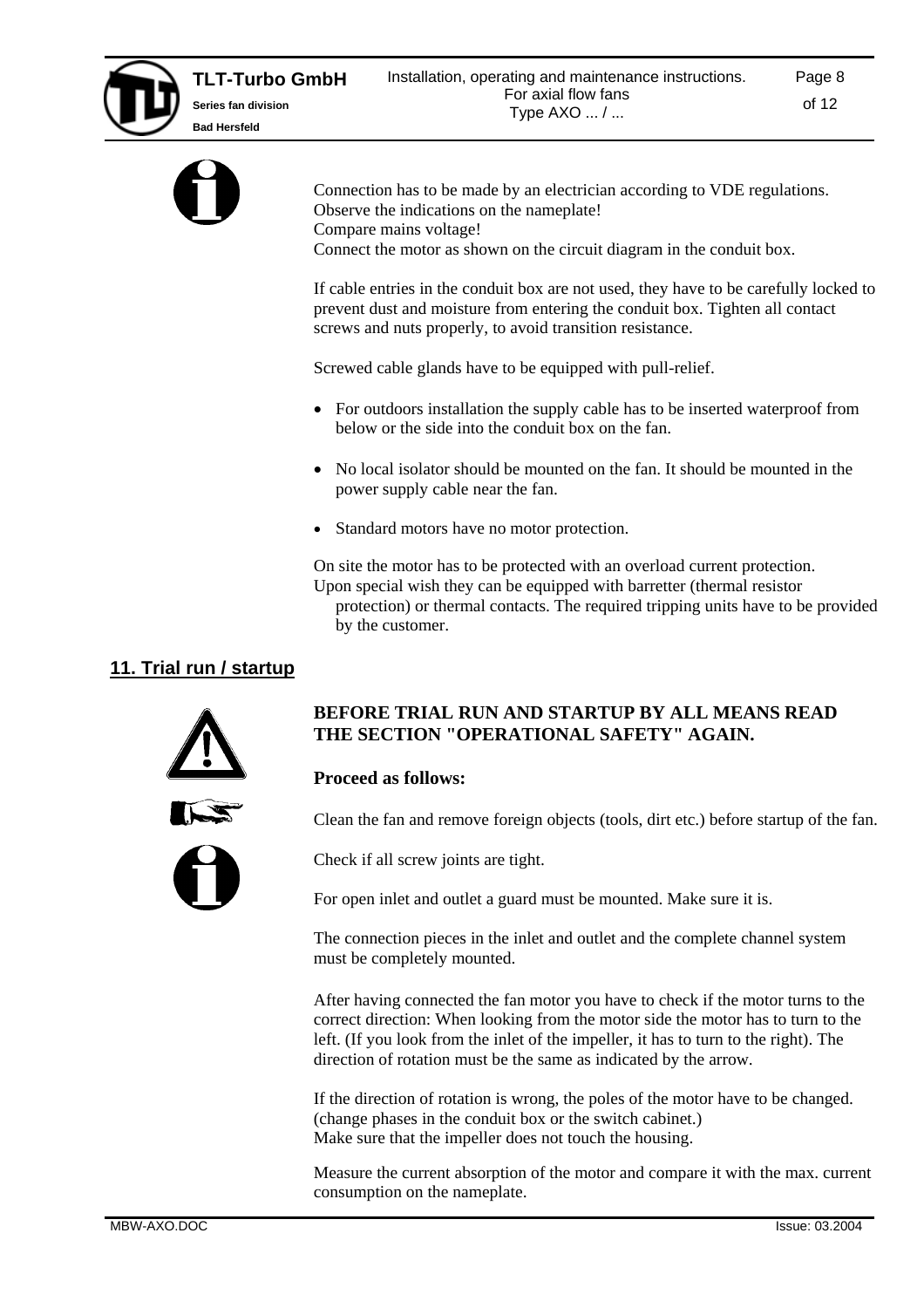

The impellers of our fans were balanced according to ISO 1940 quality G 6.3.

Since after installation of the fan the system may cause vibrations, during startup appropriate measures have to be taken to reduce vibrations to a minimum according to VDI 2056 machine group T.

This especially applies to fans with several speeds or variable speed, where vibrations have to be measured over the complete speed range.

The fan should not be operated in a stall (bad air inlet or resistance of the machine higher than expected). It has to run at the operating point it was designed for (measure air quantity and pressure increase and compare the values with the nameplate.)

# **12. Breakdowns**



- If after some time the fan starts vibrating, the cause may be the following:
- a) Particles sticking on the impeller blades.
- **Troubleshooting:** clean the impeller, retighten the screws, check the weld seams of the housing.
- b) Impeller corroded.
- **Troubleshooting:** Clean and rebalance the impeller, unless heavily corroded. Retighten the screws. Check the weld seams of the housing.

#### Other possible deficiencies

- a) Fan does not start.
- **Troubleshooting:** check power supply, check motor
- b) Impeller rubbing.
- **Troubleshooting:** Check if there are any particles on the impeller, check fastening of the motor.

c) Protective motor switch triggers when starting the fan.

- **Troubleshooting:** Check if the motor turns hard (bearing and winding damaged), check power supply, check blade adjustment angle.
- d) The fan does not reach its rated output.  **Troubleshooting:** Clean the impeller, clean the duct system (all flaps open?), was the duct system changed?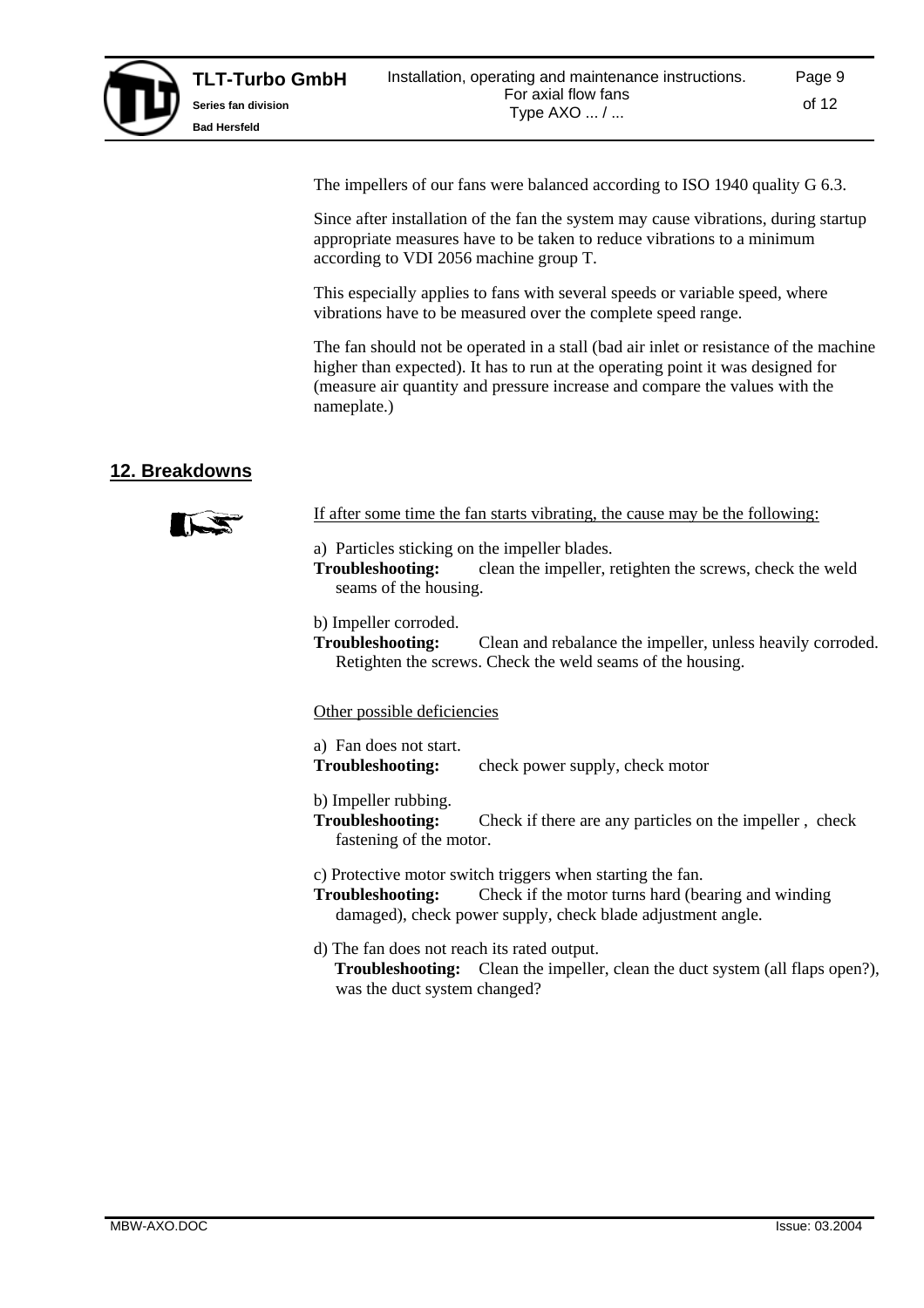## **13. General maintenance**

In regular intervals, but at least once a year, the fan should be checked by a specialized company.

Items to be checked are: correct functioning

 operating condition visual test of weld seams screwed connections low vibrations motor/current absorption (see section maintenance / motor)

If required, the fan has to be cleaned, maintained and repaired.

If the fan is not always used, it has to run at least 1 hour every 2 months approximately. This is important, because the motor bearings suffer if not used for a long time.

**All checks, maintenance and repair works should be noted in a inspection book.**

# **14. Description of the impeller**



Impeller hub of aluminum, blades of plastic. Depending on the desired output they are supplied with 6, 8, 9, 10 or 12 blades.

**The blade angles in the performance curve sheets refer to the blade tips.** 

The impeller blades are not adjustable.



**Impeller disassembly** 

- a) Disconnect the motor from the electric power supply.
- b) Loosen the hub lock.

c) Extract the impeller from the motor shaft using a special extractor.

d)Handle the impeller with care. Don't roll it or deposit it on the blades. Avoid shocks on the blades.

### **Assembly of the impeller**

Slightly grease the end of the shaft. Then mount the wheel using a special fitting tool.

(Threaded hole in the face of the shaft according to DIN 332).

Make sure that the impeller does not slide along parts when turning it by hand.

Finally the wheel is secured on the shaft using the parts belonging to it (thrust disk **1**, hexagonal screw **2**, seal **3**, and screw securing **4**). (Refer to the drawing in the annex)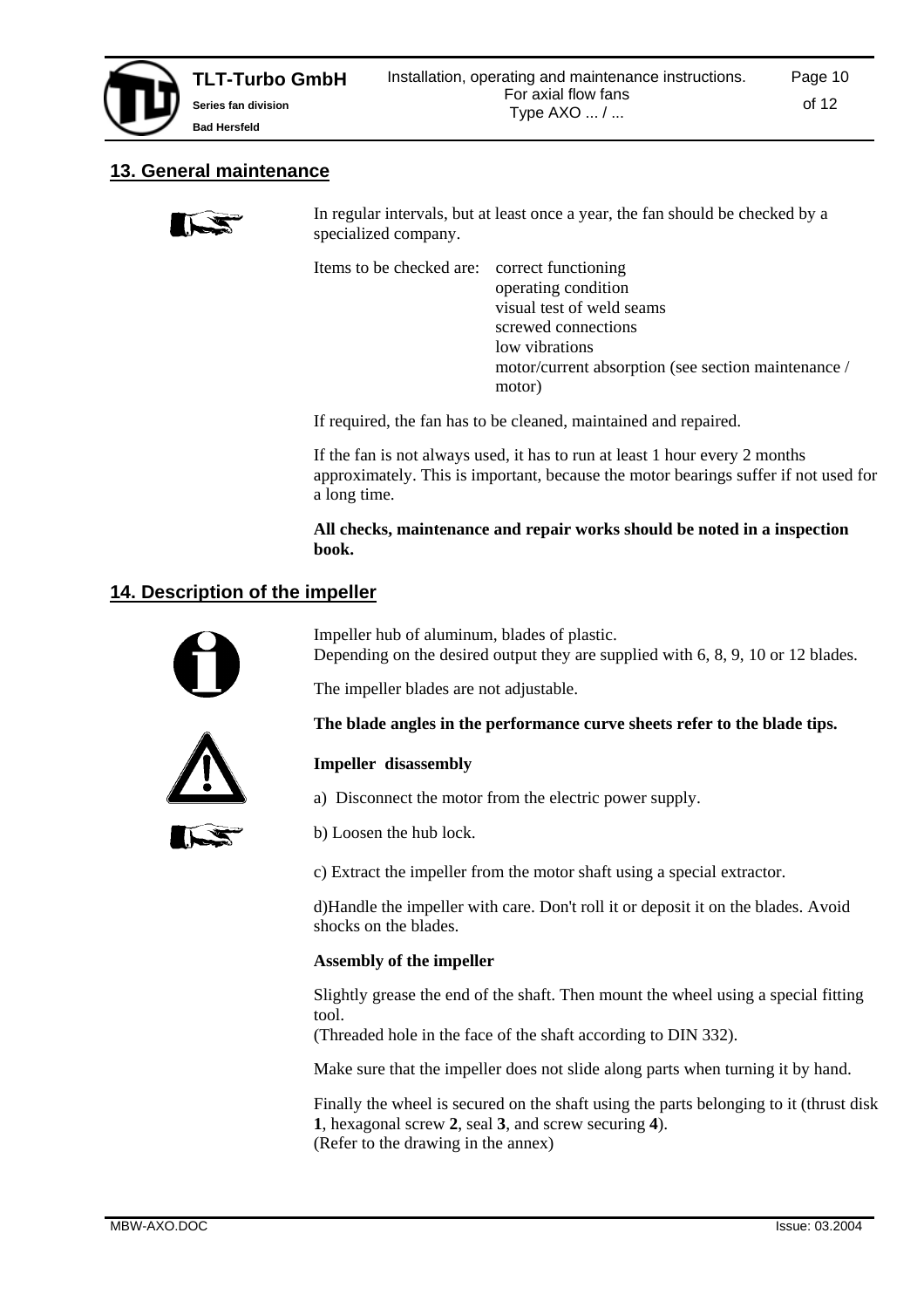# **15. Motor**



#### **Motor disassembly**

- a) Disassemble the impeller (as described under item 14).
- b) Loosen the clamping bolts from the impeller side
- c) Take the motor out towards the back.

#### **Motor assembly**

in opposite order as disassembly

### **Motor maintenance**

Up to size 200 the motor bearings are life-greased. They are filled in the factory with grease, which under normal operating conditions only needs to be replaced after many years. It is recommended to take the bearings of these motors out every 2 years and to clean them (or to replace them by new bearings). For this purpose the motor has to be disassembled. At the same time the winding and other parts should be cleaned.

The bearings have to be thoroughly cleaned with benzine. After evaporation of the detergent first class grease has to be filled into the bearings (refer to the chart in the annex).

To prevent the bearings from running hot, the cavities between the rolling elements and the roller tracks have to be filled completely, and the grease chambers only half.

The shaft leadthroughs in the bearing covers also have to be coated with grease. Larger motors than size 200 have regreasing devices (observe our separate indications).

If motors have not run for a long time, also brand new motors, we recommend to regrease the bearings before starting them. Especially if you hear noise caused by hardened grease in the bearing, causing vibrations of the bearing cage.

Also refer to the assembly, operating and maintenance instructions of the motor manufacturer. (Please request separately, if needed.)